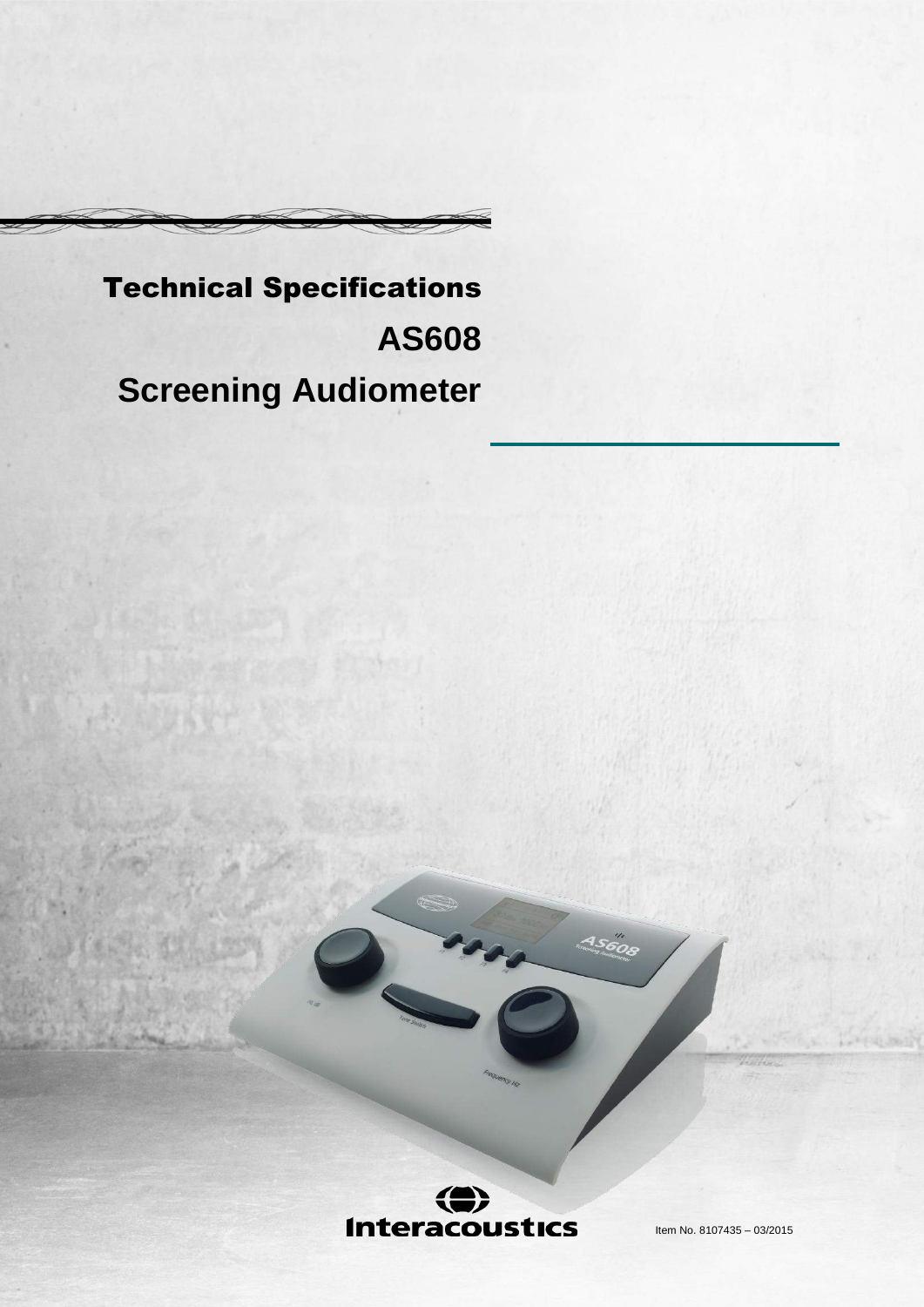# General Technical Specifications

## **Standards:**

Meets or exceeds EN 60645-1 type 4 and ANSI S3.6 Safety Standard: EN 60601-1, Class II, type B. EMC: EN 60601-1-2

#### **Calibration:**

ISO 389-1 (DD65) ISO 389-2 (EAR-Tone 3A and 5A) PTB Report 1.61-64/04 (HDA280). PTB Report 1.61-4039503/09 (DD65)

# **Medical CE-mark:**



The CE-mark indicates that Interacoustics A/S meets the requirements of Annex II of the Medical Device Directive 93/42/EEC. TÜV Product Service, Identification No. 0123, has approved the quality system.

#### **Frequencies and Intensities:**

| Freq. Hz. | AC, dB HL |
|-----------|-----------|
| 125       | 70        |
| 250       | 90        |
| 500       | 100       |
| 750       | 100       |
| 1000      | 100       |
| 1500      | 100       |
| 2000      | 100       |
| 3000      | 100       |
| 4000      | 100       |
| 6000      | 100       |
| 8000      | 90        |

#### **Inputs:** Tone

Warble Tone ±5%, 5Hz (true sine wave frequency modulation).

#### **Outputs:**Left and Right.

#### **Tone Presentation:**

Manual or Reverse (chosen in Setup Menu). Multiple pulses 250 or 500msec (chosen in Setup Menu.).

- **Talk Forward:** Built in talk forward microphone. 0-110dB SPL. Continuously adjustable on operation panel.
- **Auto Threshold:** Patient controlled Hughson Westlake procedure according to ISO 8253-1.
- **Store Function:** Soft key (F-key) store button and internal memory for AC L/R. Stored Measurements can be viewed on the build in display or transferred to the PC using the Diagnostic Suite Audiogram software module.
- **PC Software / Interface:** The Diagnostic Suite PC software with advanced reporting and printing features. OtoAccess<sup>™</sup> and Noah compatible.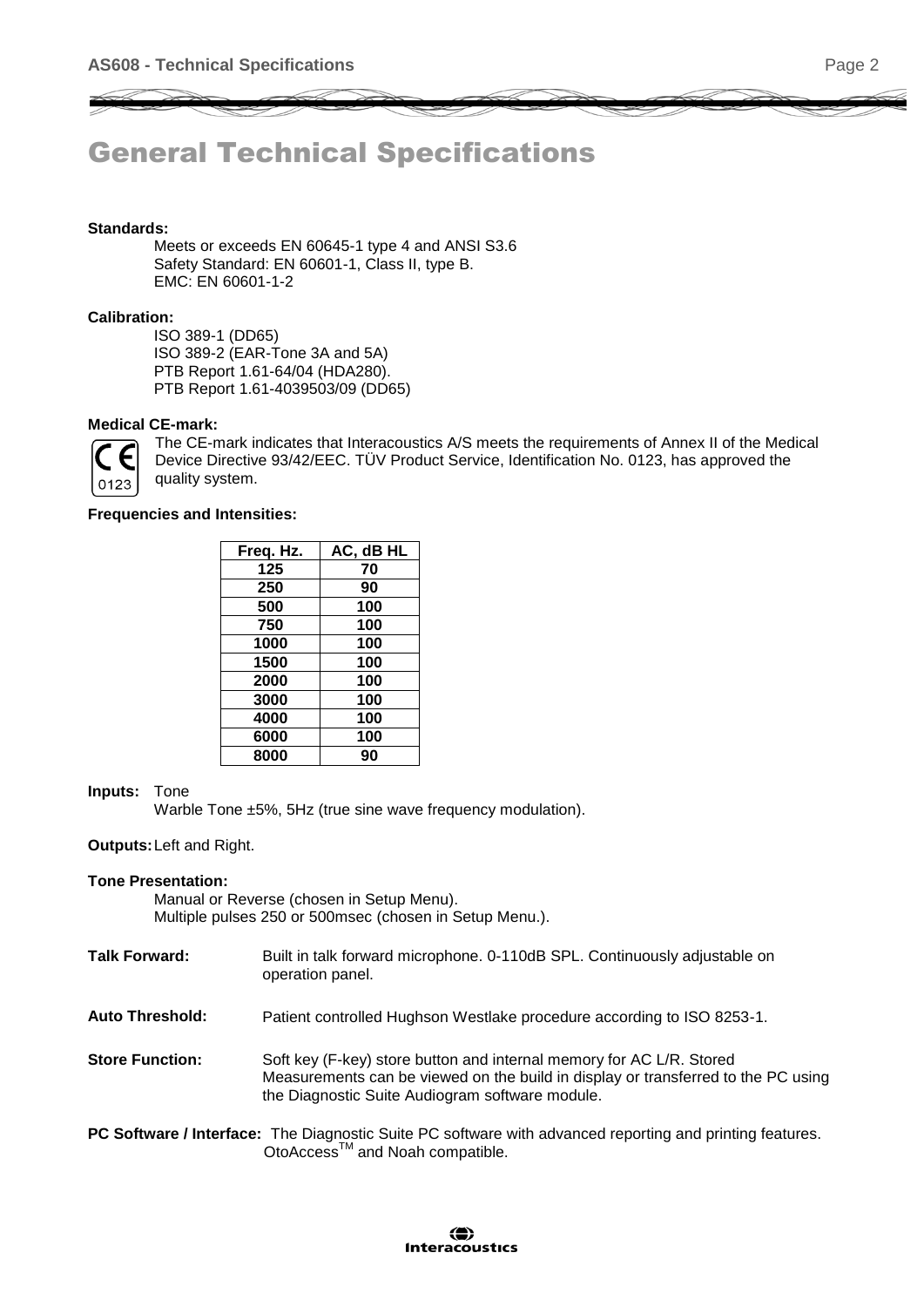#### **Distortion:**

0,3% typical at full intensity. 1% maximum at full intensity.

### **Rise/fall Times:**

35 msec. typically.

#### **Display Header Indicators:**

Tone On. Patient Response. Power/Battery Status

#### **Batteries:**

3 AA size. Automatic battery on/off switching. Automatic battery status indication.

#### **Battery life:**

Standby: 6 months Tone presentations: 70.000

## **External Power Supply (though USB connector):**

Accepts 5 VDC – minimum 150 mA. The recommended ASA30M-0301 (100-240 VAC,  $0.8 - 0.4$  Amp) is approved with the AS608/AS608e.

#### **Construction:**

Plastic cabinet.

#### **Dimensions:**

WxDxH: 22.5 x 18 x 5.5 cm / 8,9 x 7.1 x 2,2 inches

#### **Weight:** 1.0 kg – including batteries and headset.

1.6 kg – including TC608 carrying bag incl. peltor noise reducing headset, audiogram charts etc.

#### **Operating Environment:**

Temperature: 15-35°C/59-95°F. Relative Humidity: 30-90 %.

#### **Storage Environment:**

Temperature: 0-50°C/32-122°F. Relative Humidity: 10-95 %.

#### **Transport Environment:**

Temperature: - 20-50°C/-4-122°F. Relative Humidity: 10-95 %.

#### **Computer requirements:**

Must comply with IEC 60950-1. Equipped with a USB connection.